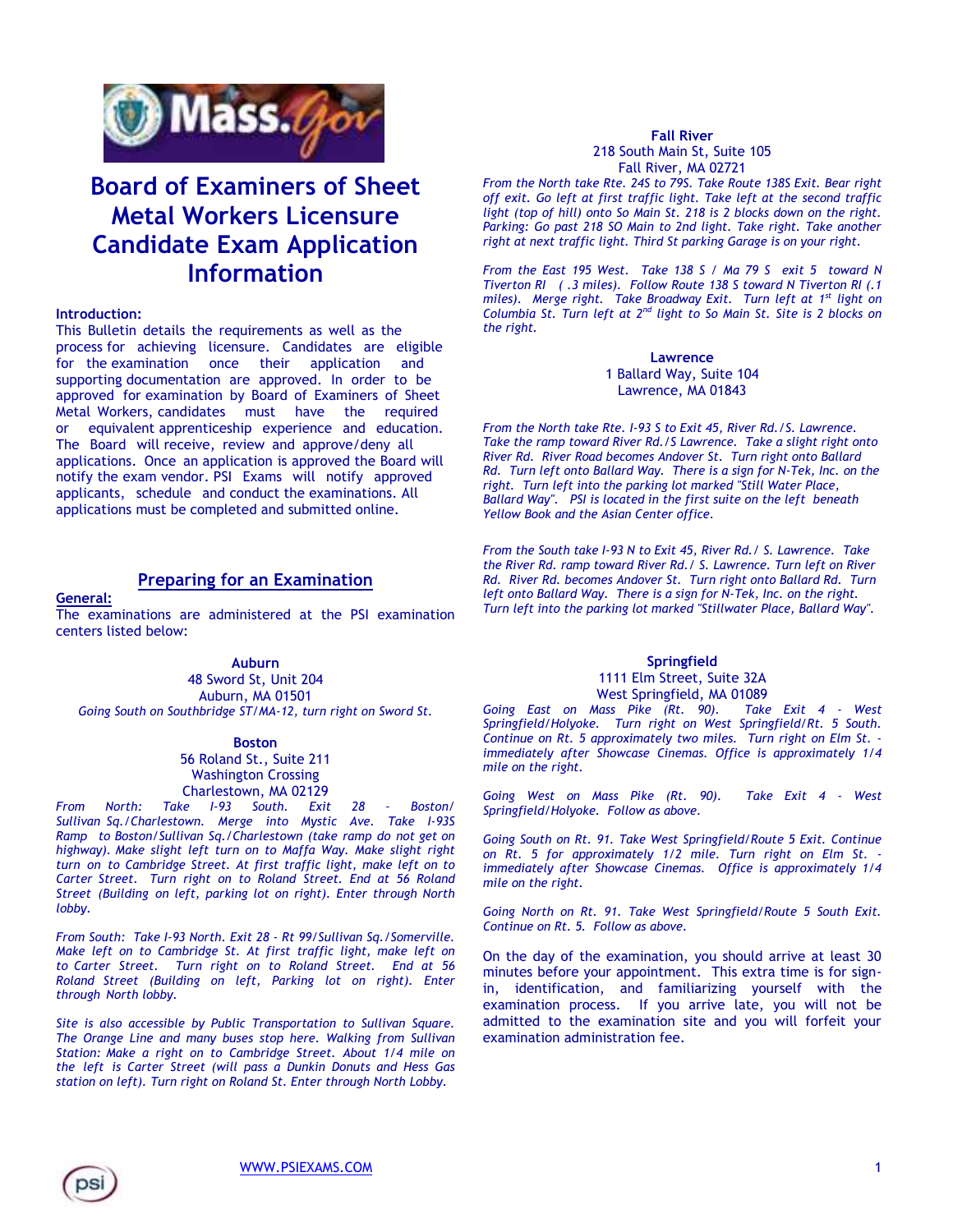# **Type/Class of Licenses:**

Massachusetts offers sheet metal examinations for the following categories of licensure: Unrestricted Journeyperson Sheet Metal, Unrestricted Journeyperson Sheet Metal-Roofing, Restricted Journeyperson Sheet Metal, Unrestricted Master Sheet Metal, and Restricted Master Sheet Metal.

## **Identification of Candidates**:

You must provide 2 forms of identification. One must be a VALID form of government issued identification (driver's license, state ID or passport), which bears your signature and has your photograph or a complete physical description. The other must have your signature and preprinted legal name. All identification must match the Examination Registration Form and your Registration Confirmation Notice.

*Note: If you cannot provide the required identification, you must call (800) 733-9267 at least 3 weeks prior to your scheduled appointment to arrange a way to meet this security requirement. Failure to provide all of the required identification at the time of the examination without notifying PSI is considered a missed appointment, and you will not be able to take the examination.*

# **The Examination Process**

### **Eligibility and Examination Registration:**

- Eligibility for examination is to be determined by the Board of State Examiners and its' vendor, PSI.
- If your application is deemed incomplete or unqualified, the Board will return your original application, any additional documentation to you for completion. Enclosed will be a notice explaining why your application could not be approved. Incomplete applications will only be kept open for 180 days.
- When your application has been approved, PSI will email or mail you an **Examination Authorization Notice**, along with information about scheduling your examination. Please allow 3 weeks for processing your application.

**NOTE: Prior to taking examination**: It is the applicant's responsibility to immediately notify the Board, in writing of any change in information on your previously submitted applicaton.



# **Scheduling:**

- Once applications are approved, candidates are responsible for contacting PSI to schedule an appointment to take the examination. For the fast and convenient test scheduling, PSI recommends candidates schedule their exams online by accessing PSI's registration website at [www.psiexams.com](http://www.psiexams.com/) 24 hours a day.
- You may also schedule your examination touch- tone phone 24 hours a day at (800) 733-9267. To schedule with a PSI registrar, call Monday through Friday, between 7:30 am and 8:00 pm and Saturday, between 11:00 am and 5:00 pm, Eastern Time. If space is available in the examination site of your choice, you may schedule an examination 1 day prior to the examination date of your choice, up to 7:00pm ET. PSI will make every effort to schedule the examination site and time that is most convenient for you. Please be prepared to offer alternate examination appointment choices.

#### **Americans with Disabilities Act (ADA):**

If you require special accommodations, under the Americans with Disabilities Act (ADA), please contact PSI at (800)733- 9267 or the Board office at (617) 727-9931 to obtain an **Accommodation Request Form**. All examination centers are equipped to provide access in accordance with the Americans with Disabilities Act (ADA) of 1990, and every reasonable accommodation will be made in meeting a candidate's needs. Requests for any special accommodations should be made in writing, describing the specific accommodations that will be needed, and requests must include supporting documentation from a licensed professional**. All requests for special testing arrangements must be made when the candidate registers for the examination with PSI.**

#### **Admission/ Security to the Examination Area:**

The following security procedures will apply during the examination:

- Cell phones, pagers, and guests are not allowed in the examination site. This policy is strictly enforced.
- No smoking, eating, or drinking will be allowed in the examination site.
- Copying or communicating examination content is a violation of PSI security policy and State Law. Either will result in the disqualification of examination results and may lead to legal action.
- **Calculator-** only non-programmable, non-printing, silent, battery-operated, non-alphabet keys.
- **During the examination** only writing on the scrap paper that is provided by PSI will be allowed during the exam.

#### **Scores:**

Your scores will be based on the number of questions you answered correctly. A passing score is a MINIMUM of 70% correct.

 At the end of the examination all candidates will receive a printed Score Report.

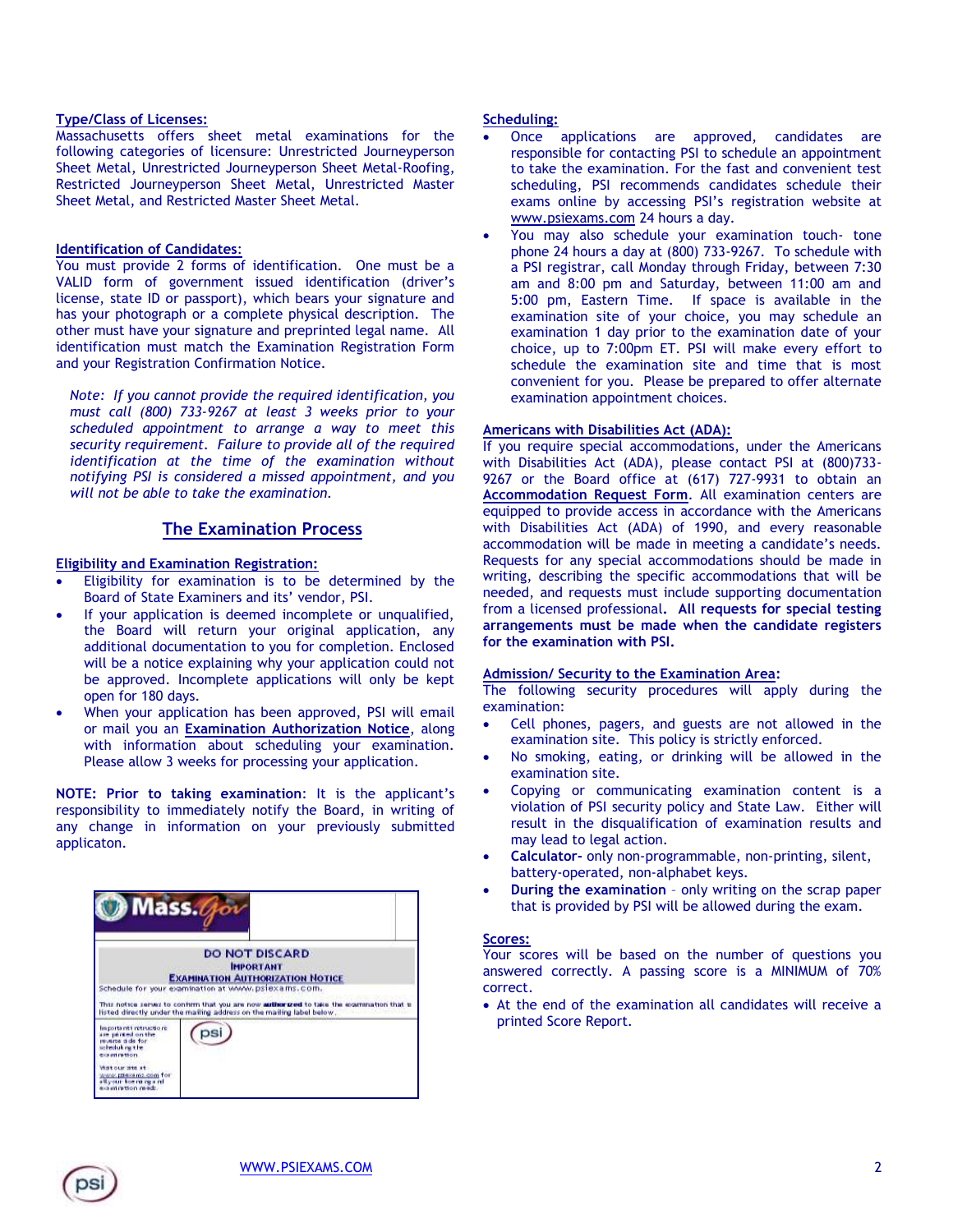# **Score Report:**

- If you did not pass the examination, a Score Report will indicate your overall score and the number of questions answered correctly on each major section of the examination. This information may help you prepare for reexamination.
- This detail is not shown on your Score Report if you received a passing score.

# **Reviews and Appeals**

# **Candidate Comments:**

• If during the test you believe that a test question needs clarification, you MUST submit your comments and concerns to PSI while at the test center. You may submit your comments by typing them into the desktop computer's "Comment" button on the keyboard. Comments will be analyzed by PSI examination development staff. While PSI does not respond to individuals regarding these comments, all substantive comments are reviewed. If an error affecting examination scores is discovered as a result, which occurs very rarely, the examination scores of all affected candidates will be automatically adjusted.

# **Review of Examination Score:**

• An Examination Score report shall be given to candidates, on site, for no additional charge after completing their respective examination or part thereof. Your Examination Score report will state whether you have passed or failed and explain what part(s) of your examination you failed, showing your strengths and weaknesses in content areas. It will also inform you of your right to review the questions that you answered incorrectly on your examination. A request to review examination questions shall be made to PSI **within 30-days from the date of examination**.

**NOTE:** If you need an extra copy of your Examination Score Report - such a **request must be made within 30-days of the date of examination at no cost to you**.

**Important:** If an appeal, review of questions or review of score results in a change of score from failing to passing, candidates will be required to update their application to show any changes in information in their initial application. *See Part V Required Renewal of Application Forms on page 9.*

#### **Request for Review of Questions:**

- Failing candidates will review their examination in a secure environment and may challenge any questions or answers that they feel should be eliminated, changed, or given credit.
- A Request for a Review of Questions shall be made to PSI within 30-days from your examination date or the date you received your score. Failure to make such a request within the time allotted may jeopardize your right to review the examination questions.
- Candidates may register for the examination review via Automated Telephone, Internet, Mail or Fax and Pay by Money Order, Cashier's Check, VISA or MasterCard. Personal or company checks are **not** accepted. **The fee for this service is the same as the cost of reexamination.**
- During the review you will be presented with the questions you answered incorrectly and the correct answer to those questions. The purpose of the review is to allow you to self-research the question to determine why the answer you selected was incorrect. If you feel that there is an error in the question, you may comment about the question during the review by writing down comments on the Test Question Review sheet.
- All comments together with a copy of the challenged test questions will be submitted directly to PSI's test development staff for review. PSI will contact you within 20 business days if your status changed from fail to pass, and a new score report will be issued. Most test questions are determined to be correct as presented on the examination, so do NOT wait for a response before preparing for and scheduling for re examination.

You are not permitted to take any notes outside of the review sessions. Please call (800) 733-9267 with any questions.

## **Examination Appeal:**

• If after an exam review PSI maintained their failing score and you still disagree with their findings you may file an appeal before the Board. The appeal shall be made in writing to the Board of Sheet Metal Workers within 30-days of the date on your rejection notice from PSI. In your appeal you must state the items/questions that are to be reviewed. Failure to make such a request within the time allotted may jeopardize your right to an appeal. Mail To:

> **Commonwealth of Massachusetts Division of Professional Licensure** Board of Sheet Metal Workers 1000 Washington St., Suite 710 Boston, MA 02118-6100

# **Rescheduling and Refunds**

## **Penalties and Refund Policies for all Examinations:**

- **Failure to appear** Any candidate who fails to appear for an examination shall forfeit **ALL** fees paid in connection with that examination.
- **Rescheduling** You may cancel and reschedule an examination appointment without forfeiting your fee if your cancellation notice is received 2 days before the scheduled examination date.
- Note: A voice mail message is not an acceptable form of cancellation. Please use the internet, automated telephone system, or call PSI and speak to a Customer Service Representative.
- **Illness-** If you are too ill to take an examination on the scheduled date, you may submit a letter from your doctor or hospital substantiating your illness (on their letter head) or any other documentation that PSI and or the Board could use in determining your illness.

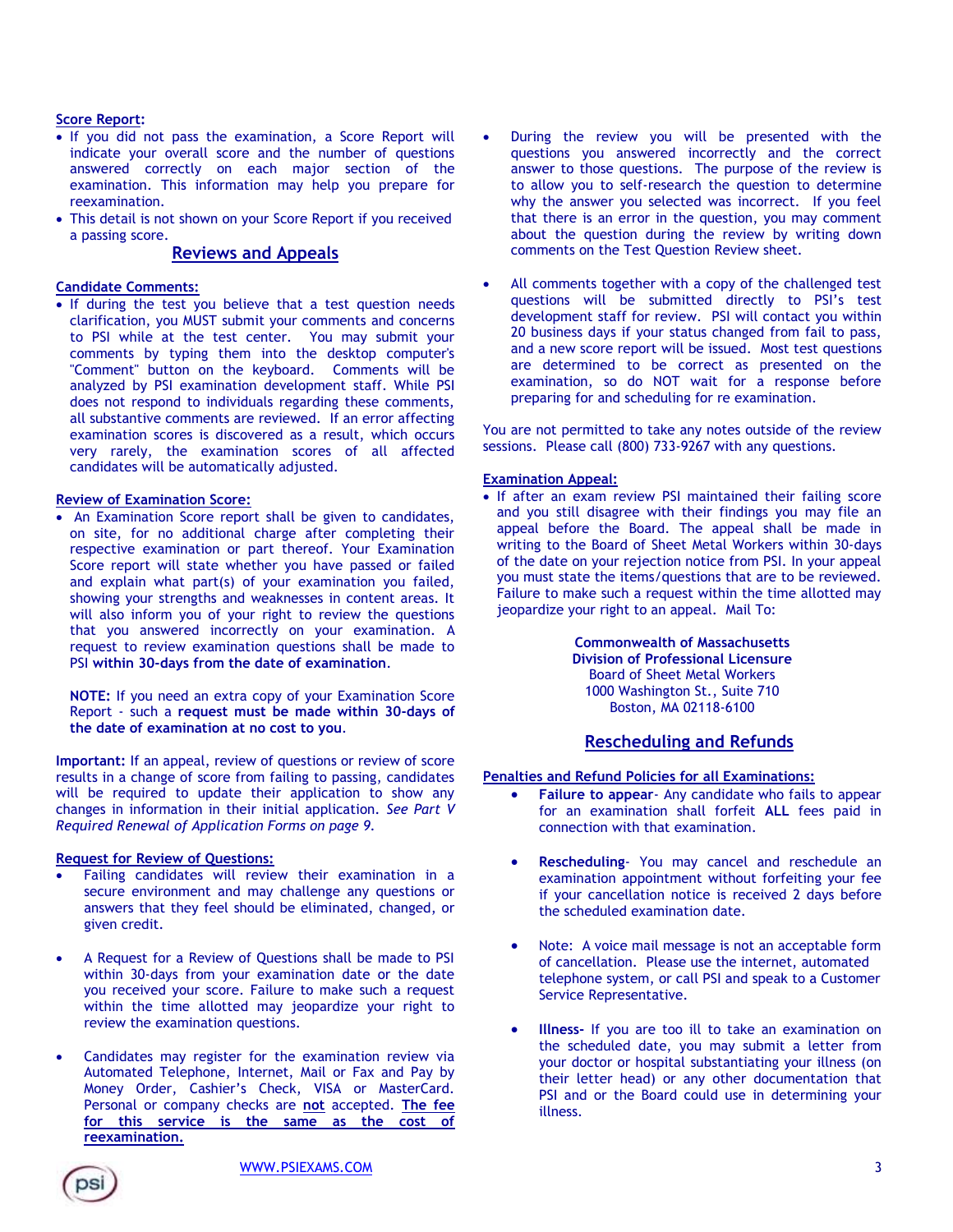**Weather-** In the event of severe weather, PSI reserves the right to cancel any and all scheduled examinations. In such event PSI will attempt to contact each applicant that day via telephone to reschedule your examination at your earliest convenience. If they are unable to contact you at that time, they will send a written notice to reschedule the next business day.

# **Re-examination:**

- Candidates that fail an examination will have 6 months from the application approval date to successfully retake the examination; otherwise candidates will need to submit a new application to the Board.
- Candidates that have not successfully passed the exam after three attempts shall provide satisfactory proof to the board of having successfully completed self-designed learning objectives or successful completion of an examination preparation course.

To schedule an re-examination please contact:

# **PSI Examination Services** 3210 E Tropicana Ave Attn: MA SM Las Vegas, NV 89121 (800) 733-9267 Fax (702) 932-2666 [www.psiexams.com](http://www.psiexams.com/)

#### **Pretest Items:**

In addition to the number of questions per examination, a small number of five to ten "pretest" questions may be administered to candidates during the examinations. These questions will not be scored and the time taken to answer them will not count against examination time. The administration of such non-scored experimental questions is an essential step in developing future licensing examinations.

# **J-1 UNRESTRICTED JOURNEYPERSON METAL ROOFING**

| # of Ouestions | % Required<br>to Pass | <b>Time Allowed</b> |
|----------------|-----------------------|---------------------|
| 80             | 70                    | 150 minutes         |

# **Content Outline**

| <b>Subject Area</b>                                          | # of          |
|--------------------------------------------------------------|---------------|
|                                                              | <b>Items</b>  |
| <b>General Safety</b>                                        | 4             |
| <b>General Trade Knowledge</b>                               | 12            |
| Custom Metal Roofing-Layout, Fabrication and<br>Installation | 25            |
| <b>Pre-fabricated Engineered Metal Roofing Systems</b>       | 25            |
| Soldering                                                    | $\mathcal{P}$ |
| Massachusetts 8 <sup>th</sup> Edition Building Code          | 4             |
| <b>Massachusetts Sheet Metal Regulations 271 CMR</b>         |               |
| <b>Blue Print Reading</b>                                    |               |

# **Reference List**

All the reference materials listed below were used to prepare the questions for this examination. The examination may also contain questions based on trade knowledge, or general industry practices. **Except for Codebooks**, you can use later editions of references as they become available. For Code questions, the examination will be based **only** on the edition of the Codebook that is listed. The examination is open book. If you download a reference from the internet, it must be spiral bound or hole-punched and placed in a binder, or stapled in the left hand corner.

## *The following references are allowed in the examination center:*

- Massachusetts 8<sup>th</sup> Edition Building Code
- Architectural Sheet Metal Manual, 2003, Sheet Metal and Air Conditioning Contractors' National Association, Inc., (703) 803-2980, [www.smacna.org](http://www.smacna.org/)
- Metal Roofing Systems Design Manual, First Edition published by the Metal Roofing Manufacturers Association
- Massachusetts Sheet metal Regulation 271 CMR

## *The following references are NOT allowed in the examination center:*

- Code of Federal Regulations Title 29, Part 1926 (OSHA) 2008, ---OR----PSI, OSHA Excerpts, Superintendent of Documents, P.O. Box 371954, Pittsburgh, PA 15250-7954- (888)293-6498, http://bookstore.gpo.gov ---OR----PSI, 3210 E Tropicana, Las Vegas, NV 89121, (see order form at the end of this bulletin)
- *Sheet Metal*, Levels 1 4, 3rd Edition, 2008, National Center for Construction Education and Research (NCCER), (888) 622-3720, [www.nccer.org](http://www.nccer.org/)

Candidates are responsible for bringing their own references to the examination center. Reference materials may be highlighted, underlined, annotated, and/or indexed prior to the examination session. However, references may not be written in during the examination session. Any candidate caught writing in the references during the examination will have the references confiscated and will be reported to the department. Furthermore, candidates are not permitted to bring in any additional papers (loose or attached) with their approved references. Any additional materials will be removed from the references and confiscated. References may be tabbed/indexed with permanent tabs only. Temporary tabs, such as Post-It notes, are not allowed and must be removed from the reference before the exam will begin.

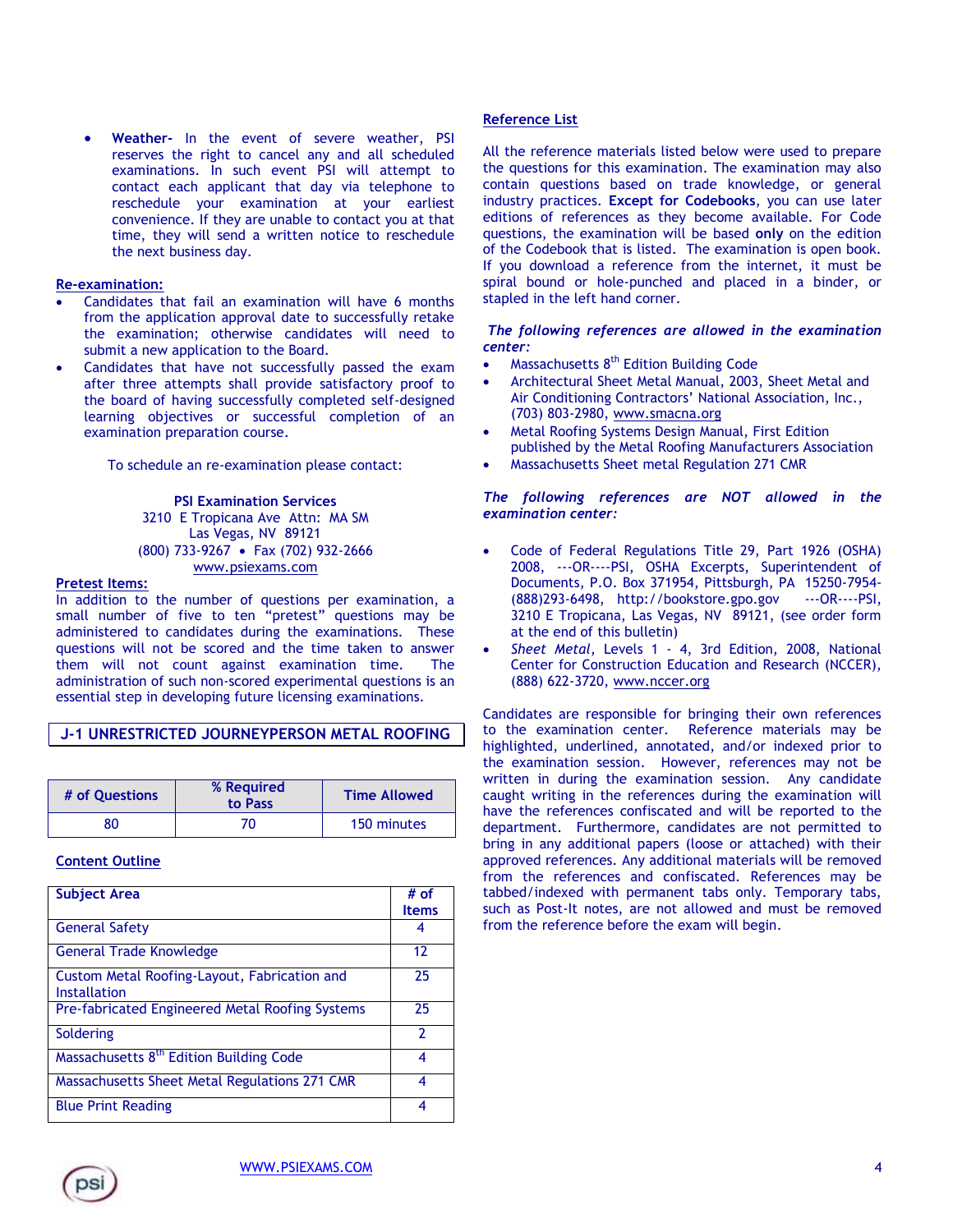# **J-1 UNRESTRICTED JOURNEYPERSON SHEET METAL**

| # of Ouestions | % Required<br>to Pass | <b>Time Allowed</b> |
|----------------|-----------------------|---------------------|
| 80             |                       | 150 minutes         |

# **Content Outline**

| <b>Subject Area</b>                                 | # of<br><b>Items</b> |
|-----------------------------------------------------|----------------------|
| <b>General Knowledge</b>                            | 8                    |
| Safety                                              | 7                    |
| Duct Sizing, Design, Hangers & Supports             | 8                    |
| Duct Fabrication & Installation                     | 4                    |
| Layout                                              | 12                   |
| <b>Ventilation System Accessories &amp; Devices</b> | 7                    |
| <b>Commercial Kitchen Exhaust Systems</b>           | 5                    |
| Life Safety Ventilation Systems & Accessories       | 5                    |
| <b>Blue Print Reading</b>                           | 4                    |
| Air Balancing                                       | 4                    |
| Metal Roofing Systems & Accessories                 | 8                    |
| Plenums & Casings                                   | 3                    |
| Welding                                             | 5                    |

## **Reference List**

All the reference materials listed below were used to prepare the questions for this examination. The examination may also contain questions based on trade knowledge, or general industry practices. **Except for Codebooks**, you can use later editions of references as they become available. For Code questions, the examination will be based **only** on the edition of the Codebook that is listed. The examination is open book.

#### *The following references are allowed in the examination center:*

- 2009 Uniform Mechanical Code
- NFPA 96 Standard for Ventilation Control and Fire Protection of Commercial Cooking Operations, 2008, National Fire Protection Association, 1 Batterymarch, Quincy, MA 02269-9101, (617) 770-3000, www.nfpa.org
- NFPA 90A Standard for The installation of Air Conditioning and Ventilation Systems, 2009, National Fire Protection Association, 1 Batterymarch, Quincy, MA 02269-9101, (617) 770-3000, www.nfpa.org
- NFPA 90B Standard for the Installation of Warm Air Heating and Air-Conditioning Systems, 2009, , National Fire Protection Association, 1 Batterymarch, Quincy, MA 02269-9101, (617) 770-3000, www.nfpa.org
- NFPA 92A Standard for Smoke Control Systems Utilizing Barriers and Pressure Differences, 2009, , National Fire Protection Association, 1 Batterymarch, Quincy, MA 02269-9101, (617) 770-3000, [www.nfpa.org](http://www.nfpa.org/)
- NFPA 92B Standard for Smoke Management Systems in Malls, Atria, and Large Spaces, 2009, , National Fire Protection Association, 1 Batterymarch, Quincy, MA 02269-9101, (617) 770-3000, www.nfpa.org
- HVAC Duct Construction Standards, Metal and Flexible, 2005, 3rd edition, Sheet Metal and Air Conditioning Contractors' National Association, Inc., (703) 803-2980, [www.smacna.org](http://www.smacna.org/)
- Architectural Sheet Metal Manual, 2003, Sheet Metal and Air Conditioning Contractors' National Association, Inc., (703) 803-2980, [www.smacna.org](http://www.smacna.org/)
- Massachusetts Sheet metal Regulation 271 CMR

#### *The following references are NOT allowed in the examination center:*

- Code of Federal Regulations Title 29, Part 1926 (OSHA) 2008, ---OR----PSI, OSHA Excerpts, Superintendent of Documents, P.O. Box 371954, Pittsburgh, PA 15250-7954- (888)293-6498, http://bookstore.gpo.gov ---OR----PSI, 3210 E Tropicana, Las Vegas, NV 89121, (see order form at the end of this bulletin)
- Modern Welding, 2004, Althouse/Turnquist/ Bowditch/Bowditch/Bowditch, ISBN 1-56637-987-3, The Goodheart-Willcox Company, Inc., 18604 West Creek Dr., Tinley Park, IL 60477-6243, (800) 323-0440, http://www.goodheartwillcox.com/
- *Sheet Metal*, Levels 1 4, 3rd Edition, 2008, National Center for Construction Education and Research (NCCER), (888) 622-3720, [www.nccer.org](http://www.nccer.org/)

Candidates are responsible for bringing their own references to the examination center. Reference materials may be highlighted, underlined, annotated, and/or indexed prior to the examination session. However, references may not be written in during the examination session. Any candidate caught writing in the references during the examination will have the references confiscated and will be reported to the department. Furthermore, candidates are not permitted to bring in any additional papers (loose or attached) with their approved references. Any additional materials will be removed from the references and confiscated. References may be tabbed/indexed with permanent tabs only. Temporary tabs, such as Post-It notes, are not allowed and must be removed from the reference before the exam will begin.

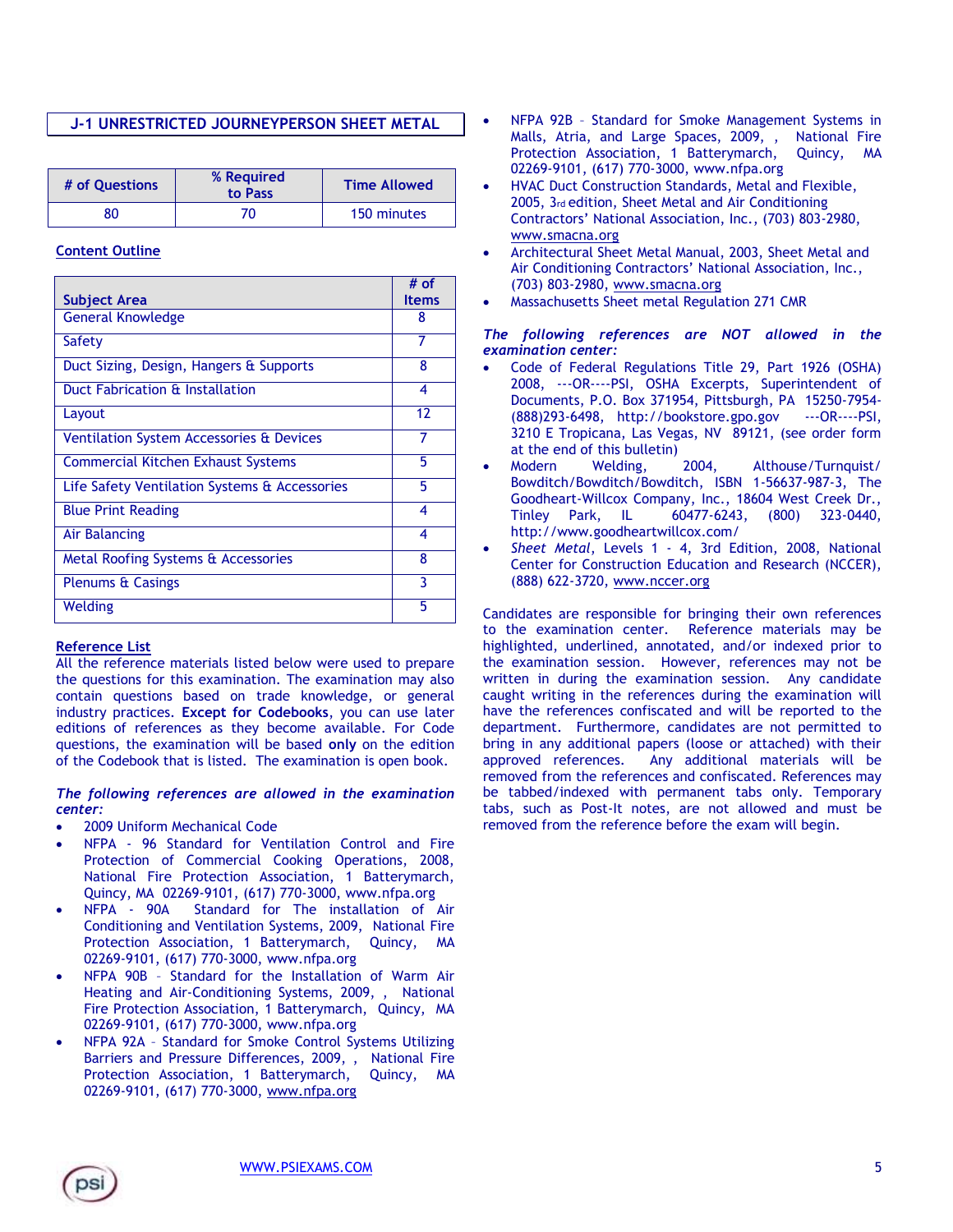# J-2 RESTRICTED JOURNEYPERSON SHEET METAL

| # of Ouestions | % Required<br>to Pass | <b>Time Allowed</b> |
|----------------|-----------------------|---------------------|
| 60             | 70                    | 120 minutes         |

# **Content Outline**

| <b>Subject Area</b>                                 | $#$ of<br><b>Items</b> |
|-----------------------------------------------------|------------------------|
| <b>General Knowledge</b>                            | 8                      |
| Safety                                              |                        |
| Duct Sizing, Design, Hangers & Supports             | 8                      |
| Duct Fabrication & Installation                     | 6                      |
| Layout                                              | 8                      |
| <b>Ventilation System Accessories &amp; Devices</b> |                        |
| <b>Commercial Kitchen Exhaust Systems</b>           | 4                      |
| Life Safety Ventilation Systems & Accessories       | 3                      |
| <b>Blue Print Reading</b>                           | 4                      |
| Air Balancing                                       | 3                      |
| <b>Plenums &amp; Casings</b>                        |                        |

# **Reference List**

All the reference materials listed below were used to prepare the questions for this examination. The examination may also contain questions based on trade knowledge, or general industry practices. **Except for Codebooks**, you can use later editions of references as they become available. For Code questions, the examination will be based **only** on the edition of the Codebook that is listed. The examination is open book.

# *The following references are allowed in the examination center:*

- 2009 Uniform Mechanical Code
- NFPA 96 Standard for Ventilation Control and Fire Protection of Commercial Cooking Operations, 2008, National Fire Protection Association, 1 Batterymarch, Quincy, MA 02269-9101, (617) 770-3000, www.nfpa.org
- NFPA 90A Standard for The installation of Air Conditioning and Ventilation Systems, 2009, National Fire Protection Association, 1 Batterymarch, Quincy, MA 02269-9101, (617) 770-3000, www.nfpa.org
- NFPA 90B Standard for the Installation of Warm Air Heating and Air-Conditioning Systems, 2009, , National Fire Protection Association, 1 Batterymarch, Quincy, MA 02269-9101, (617) 770-3000, www.nfpa.org
- NFPA 92A Standard for Smoke Control Systems Utilizing Barriers and Pressure Differences, 2009, , National Fire Protection Association, 1 Batterymarch, Quincy, MA 02269-9101, (617) 770-3000, www.nfpa.org
- NFPA 92B Standard for Smoke Management Systems in Malls, Atria, and Large Spaces, 2009, , National Fire

Protection Association, 1 Batterymarch, Quincy, MA 02269-9101, (617) 770-3000, www.nfpa.org

- HVAC Duct Construction Standards, Metal and Flexible, 2005, 3rd edition, Sheet Metal and Air Conditioning Contractors' National Association, Inc., (703) 803-2980, [www.smacna.org](http://www.smacna.org/)
- Massachusetts Sheet metal Regulation 271 CMR

### *The following references are NOT allowed in the examination center:*

- Code of Federal Regulations Title 29, Part 1926 (OSHA) 2008, ---OR----PSI, OSHA Excerpts, Superintendent of Documents, P.O. Box 371954, Pittsburgh, PA 15250-7954- (888)293-6498, http://bookstore.gpo.gov ---OR----PSI, 3210 E Tropicana, Las Vegas, NV 89121, (see order form at the end of this bulletin)
- Sheet Metal, Levels 1 4, 3rd Edition, 2008, National Center for Construction Education and Research (NCCER), (888) 622-3720, [www.nccer.org](http://www.nccer.org/)

Candidates are responsible for bringing their own references to the examination center. Reference materials may be highlighted, underlined, annotated, and/or indexed prior to the examination session. However, references may not be written in during the examination session. Any candidate caught writing in the references during the examination will have the references confiscated and will be reported to the department. Furthermore, candidates are not permitted to bring in any additional papers (loose or attached) with their approved references. Any additional materials will be removed from the references and confiscated. References may be tabbed/indexed with permanent tabs only. Temporary tabs, such as Post-It notes, are not allowed and must be removed from the reference before the exam will begin.

# **M-1 UNRESTRICTED MASTER SHEET METAL**

| # of Ouestions | % Required<br>to Pass | <b>Time Allowed</b> |
|----------------|-----------------------|---------------------|
| 50             | 70                    | 120 minutes         |

# **Content Outline**

| <b>Subject Area</b>                          | $#$ of<br><b>Items</b> |
|----------------------------------------------|------------------------|
| <b>MA Sheet Metal Rules and Regulations</b>  | 5                      |
| <b>Estimating &amp; Bidding</b>              |                        |
| <b>Financial Management</b>                  | 8                      |
| Lien laws                                    |                        |
| <b>Tax Laws</b>                              | 5                      |
| <b>Labor Laws</b>                            | ٦                      |
| <b>Project Management</b>                    | 5                      |
| Contracts                                    | 6                      |
| <b>Business Structure &amp; Organization</b> |                        |

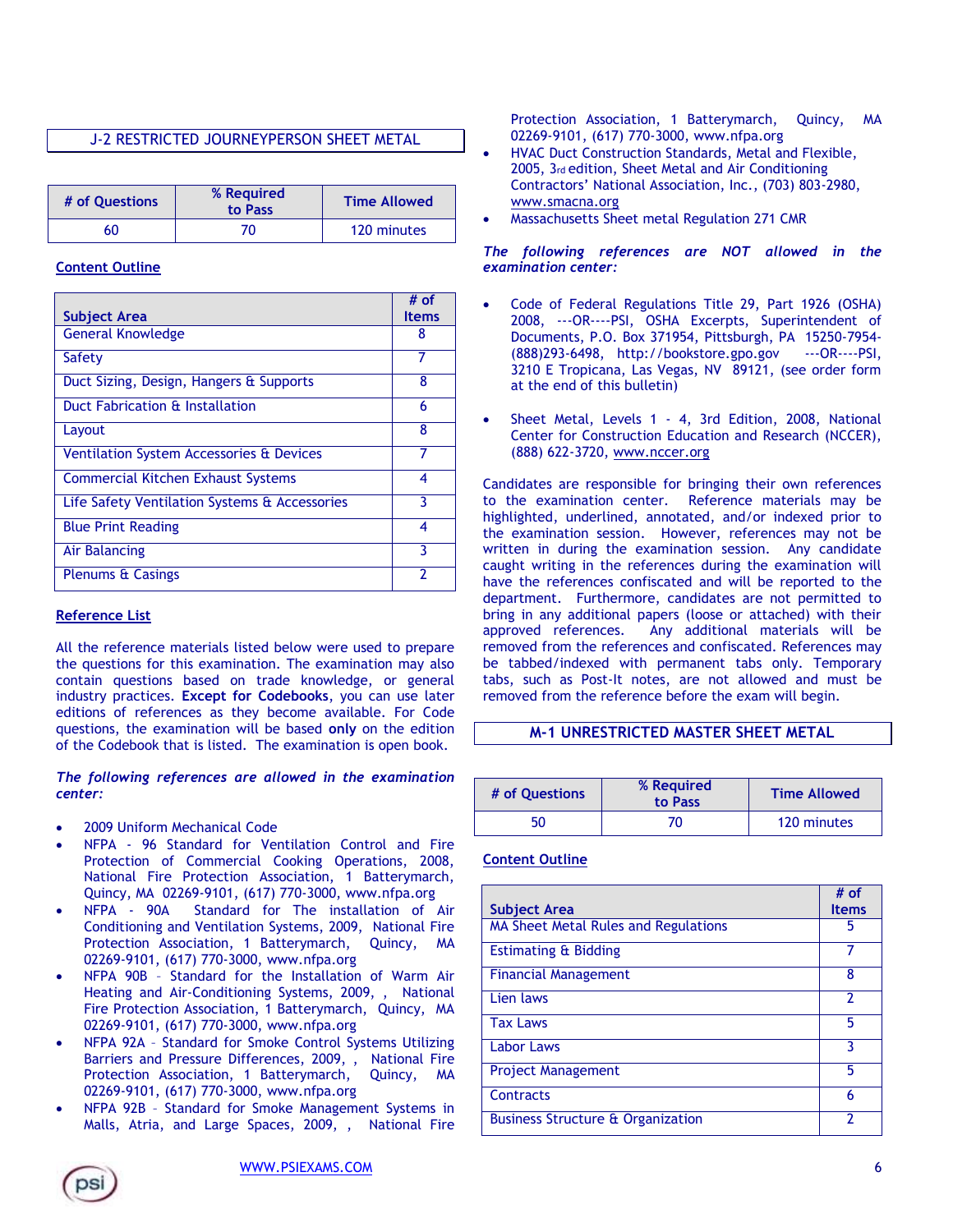| <b>Risk Management</b>        |  |
|-------------------------------|--|
| Environmental Issues & Safety |  |

All the reference materials listed below were used to prepare the questions for this examination. The examination may also contain questions based on trade knowledge, or general industry practices. **Except for Codebooks**, you can use later editions of references as they become available. For Code questions, the examination will be based **only** on the edition of the Codebook that is listed. The examination is closed book.

#### *The following reference is allowed in the examination center:*

- Basic Business and Project Management For Contractors, NASCLA, 2009, National Association of State Contractors Licensing Agencies (NASCLA), Post Office Box 14941, Scottsdale, AZ 85267, (623) 587-9519, Fax (623) 587- 9625, [www.nascla.org](http://www.nascla.org/)
- Massachusetts Sheet metal Regulation 271 CMR

## *The following references are NOT allowed in the examination center:*

- Massachusetts General Law, Chapter 254, Liens on Buildings and and Land, www.malegislature.gov/Laws/GeneralLaws/Chapter254
- Code of Federal Regulations Title 29, Part 1926 (OSHA) 2008, ---OR----PSI, OSHA Excerpts, Superintendent of Documents, P.O. Box 371954, Pittsburgh, PA 15250-7954- (888)293-6498, http://bookstore.gpo.gov ---OR----PSI, 3210 E Tropicana, Las Vegas, NV 89121, (see order form at the end of this bulletin)

# **M-2 RESTRICTED MASTER SHEET METAL**

| # of Ouestions | % Required<br>to Pass | <b>Time Allowed</b> |
|----------------|-----------------------|---------------------|
|                | 70                    | 120 minutes         |

## **Content Outline**

| <b>Subject Area</b>                          | # of<br><b>Items</b> |
|----------------------------------------------|----------------------|
| <b>MA Sheet Metal Rules and Regulations</b>  | 5                    |
| <b>Estimating &amp; Bidding</b>              |                      |
| <b>Financial Management</b>                  | 8                    |
| Lien laws                                    | 7                    |
| <b>Tax Laws</b>                              | 5                    |
| <b>Labor Laws</b>                            |                      |
| <b>Project Management</b>                    | 5                    |
| Contracts                                    | 6                    |
| <b>Business Structure &amp; Organization</b> |                      |

| <b>Risk Management</b>        |  |
|-------------------------------|--|
| Environmental Issues & Safety |  |

All the reference materials listed below were used to prepare the questions for this examination. The examination may also contain questions based on trade knowledge, or general industry practices. **Except for Codebooks**, you can use later editions of references as they become available. For Code questions, the examination will be based **only** on the edition of the Codebook that is listed. The examination is closed book.

#### *The following reference is allowed in the examination center:*

- Basic Business and Project Management For Contractors, NASCLA, 2009, National Association of State Contractors Licensing Agencies (NASCLA), Post Office Box 14941, Scottsdale, AZ 85267, (623) 587-9519, Fax (623) 587- 9625, [www.nascla.org](http://www.nascla.org/)
- Massachusetts Sheet metal Regulation 271 CMR

#### *The following references are NOT allowed in the examination center:*

- Massachusetts General Law, Chapter 254, Liens on Buildings and and Land, www.malegislature.gov/Laws/GeneralLaws/Chapter254
- Code of Federal Regulations Title 29, Part 1926 (OSHA) 2008, ---OR----PSI, OSHA Excerpts, Superintendent of Documents, P.O. Box 371954, Pittsburgh, PA 15250-7954- (888)293-6498, http://bookstore.gpo.gov ---OR----PSI, 3210 E Tropicana, Las Vegas, NV 89121, (see order form at the end of this bulletin)

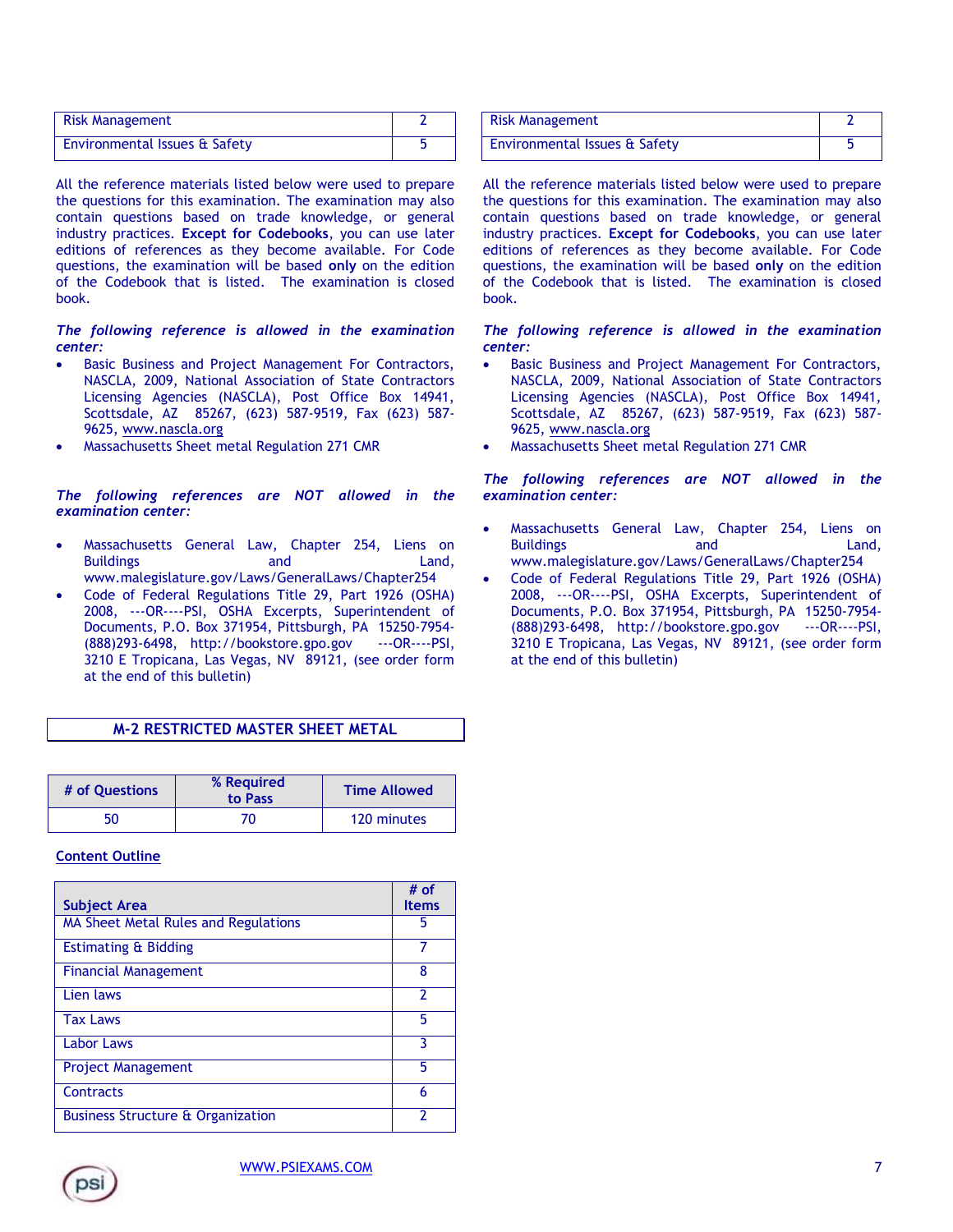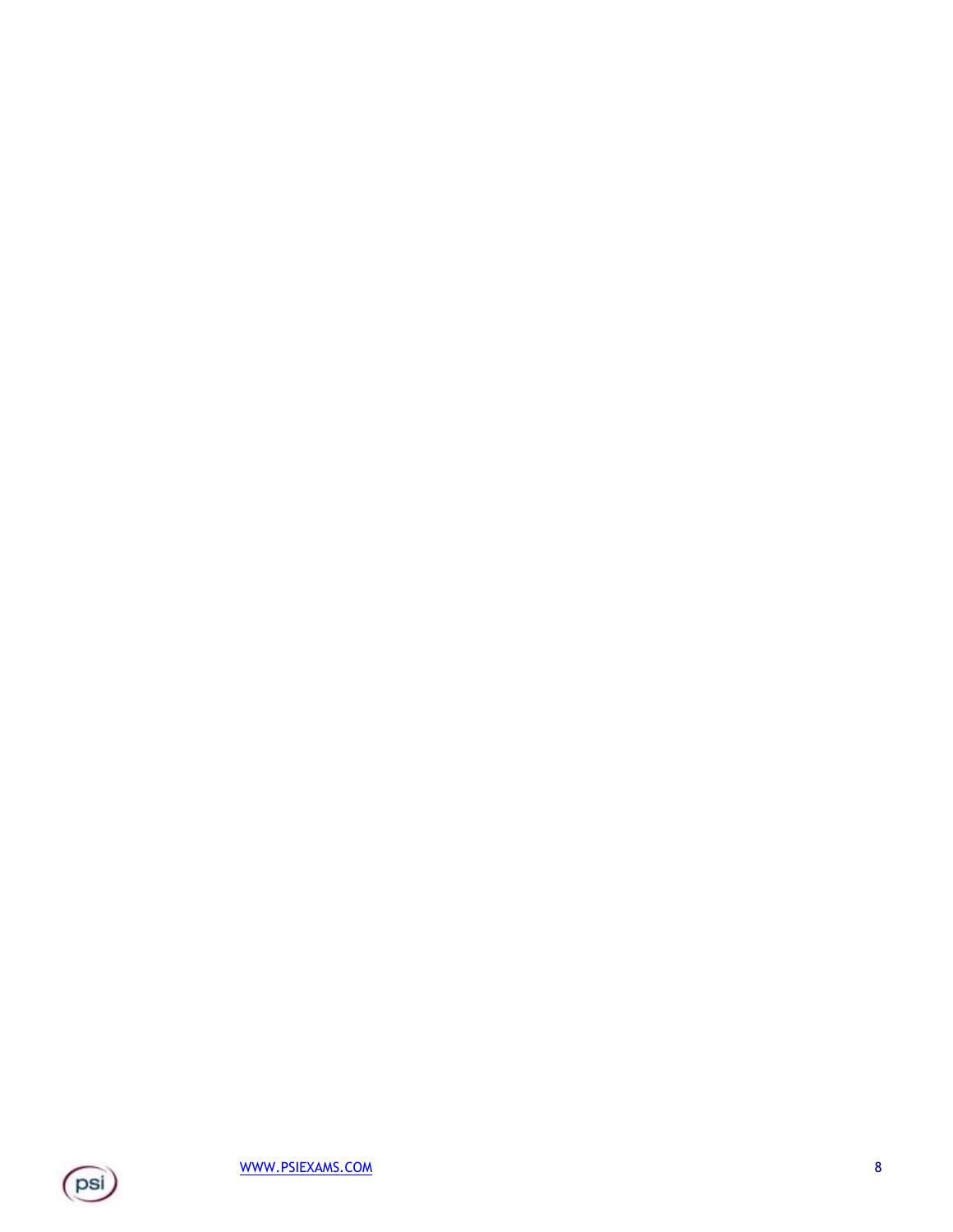# **First Time Candidate Fees:**

• Please submit application processing and initial license payment on-line or by check or money order payable to the **Commonwealth of Massachusetts,** the fee is **not** refundable.

> **Commonwealth of Massachusetts Division of Professional Licensure** Board of Sheet Metal Workers 1000 Washington St., Suite 710 Boston, MA 02118-6100

 Please submit exam administration fee to PSI upon application approval and notification**.** Examination fee may be paid by **VISA, Mastercard, cashier's check or money order only**, payable to PSI.

> **PSI Examination Services** 3210 E Tropicana Ave Attn: MA SM Las Vegas, NV 89121 (800) 733-9267 Fax (702) 932-2666 [www.psiexams.com](http://www.psiexams.com/)

| <b>Examaniation Type</b>                                                                                                                         | <b>*MA Application</b><br><b>Processing and</b><br><b>Initial License Fee</b><br>(submit with application) | <b>PSI Examination</b><br><b>Administration Fee, to be</b><br>submitted to exam vendor<br>upon approval |
|--------------------------------------------------------------------------------------------------------------------------------------------------|------------------------------------------------------------------------------------------------------------|---------------------------------------------------------------------------------------------------------|
| M-1 Unrestricted Master Sheet Metal<br>or<br>M-2 Restricted Master Sheet Metal                                                                   | <b>S175</b>                                                                                                | <b>S175</b>                                                                                             |
| J-1 Unrestricted Journeyperson Sheet Metal,<br>J-1 Unrestricted Journeyperson Sheet Metal-Roofing or<br>J-2 Restricted Journeyperson Sheet Metal | <b>S155</b>                                                                                                | <b>S150</b>                                                                                             |

\* MA License Application Processing and license fee is non-refundable.

## **Re-examination Candidate Fees:**

 Please submit re-examination fee to PSI, re-examination fee may be paid by **VISA, Mastercard, cashier's check or money order only**, payable to PSI.

| <b>Examaniation Type</b>                                                                                                                            | <b>Total PSI Re-exam Fee Per</b><br>Candidate |
|-----------------------------------------------------------------------------------------------------------------------------------------------------|-----------------------------------------------|
| M-1 Unrestricted Master Sheet Metal<br>or<br>M-2 Restricted Master Sheet Metal                                                                      | \$93                                          |
| J-1 Unrestricted Journeyperson Sheet Metal,<br>J-1 Unrestricted Journeyperson Sheet Metal-Roofing<br>or<br>J-2 Restricted Journeyperson Sheet Metal | \$80                                          |

Re-exam Fees are non-refundable.